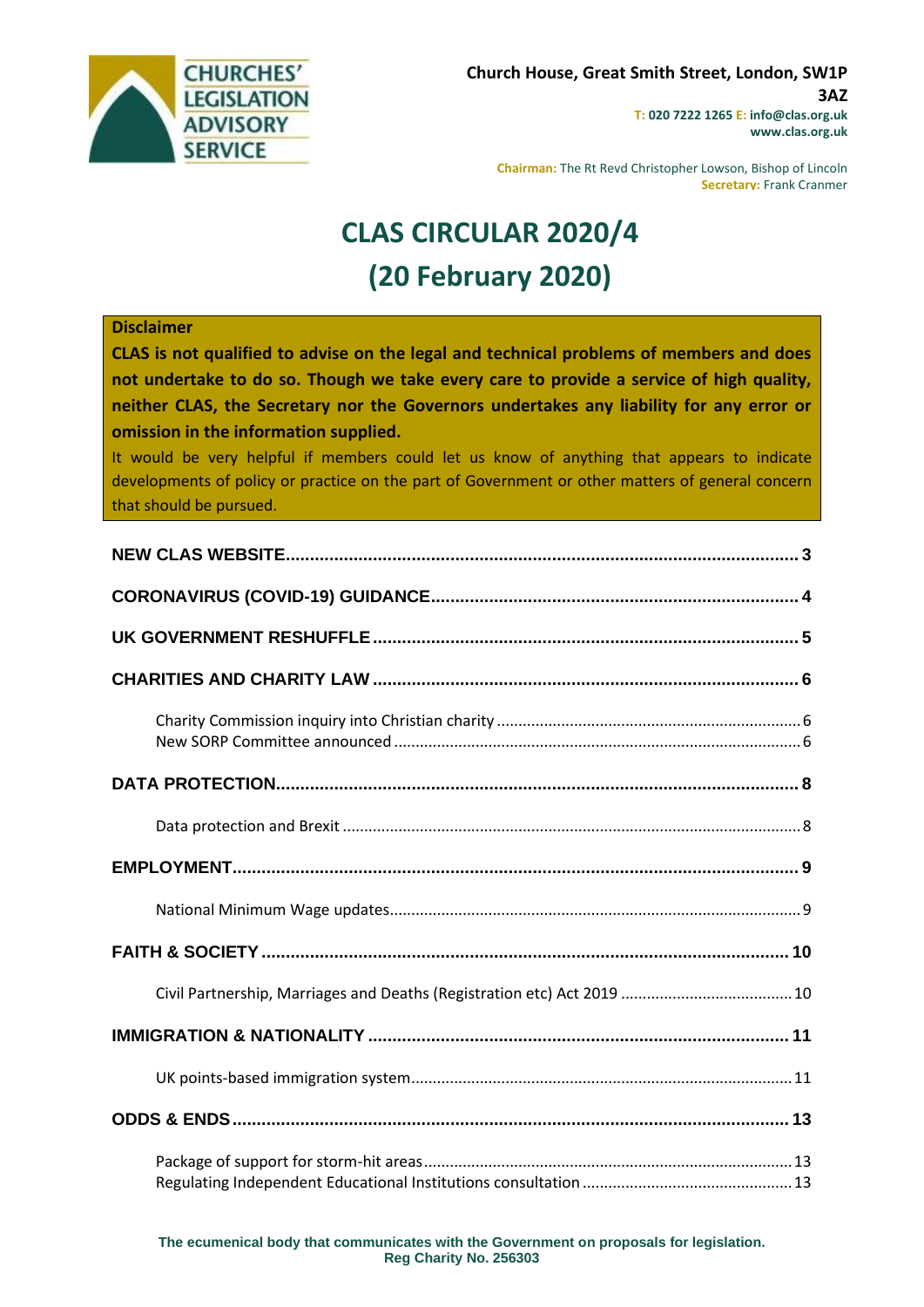| <b>Churches' Legislation Advisory Service</b><br><u> 1989 - Johann Harry Harry Harry Harry Harry Harry Harry Harry Harry Harry Harry Harry Harry Harry Harry Harry</u> | Circular 2020/4 |
|------------------------------------------------------------------------------------------------------------------------------------------------------------------------|-----------------|
|                                                                                                                                                                        |                 |
|                                                                                                                                                                        |                 |
|                                                                                                                                                                        |                 |
|                                                                                                                                                                        |                 |
|                                                                                                                                                                        |                 |
| Scottish Government: right to buy land for sustainable development 16                                                                                                  |                 |
|                                                                                                                                                                        |                 |
|                                                                                                                                                                        |                 |
|                                                                                                                                                                        |                 |
|                                                                                                                                                                        |                 |
|                                                                                                                                                                        |                 |
| Welsh Government: Introduction of the Renting Homes (Amendment) (Wales) Bill 18                                                                                        |                 |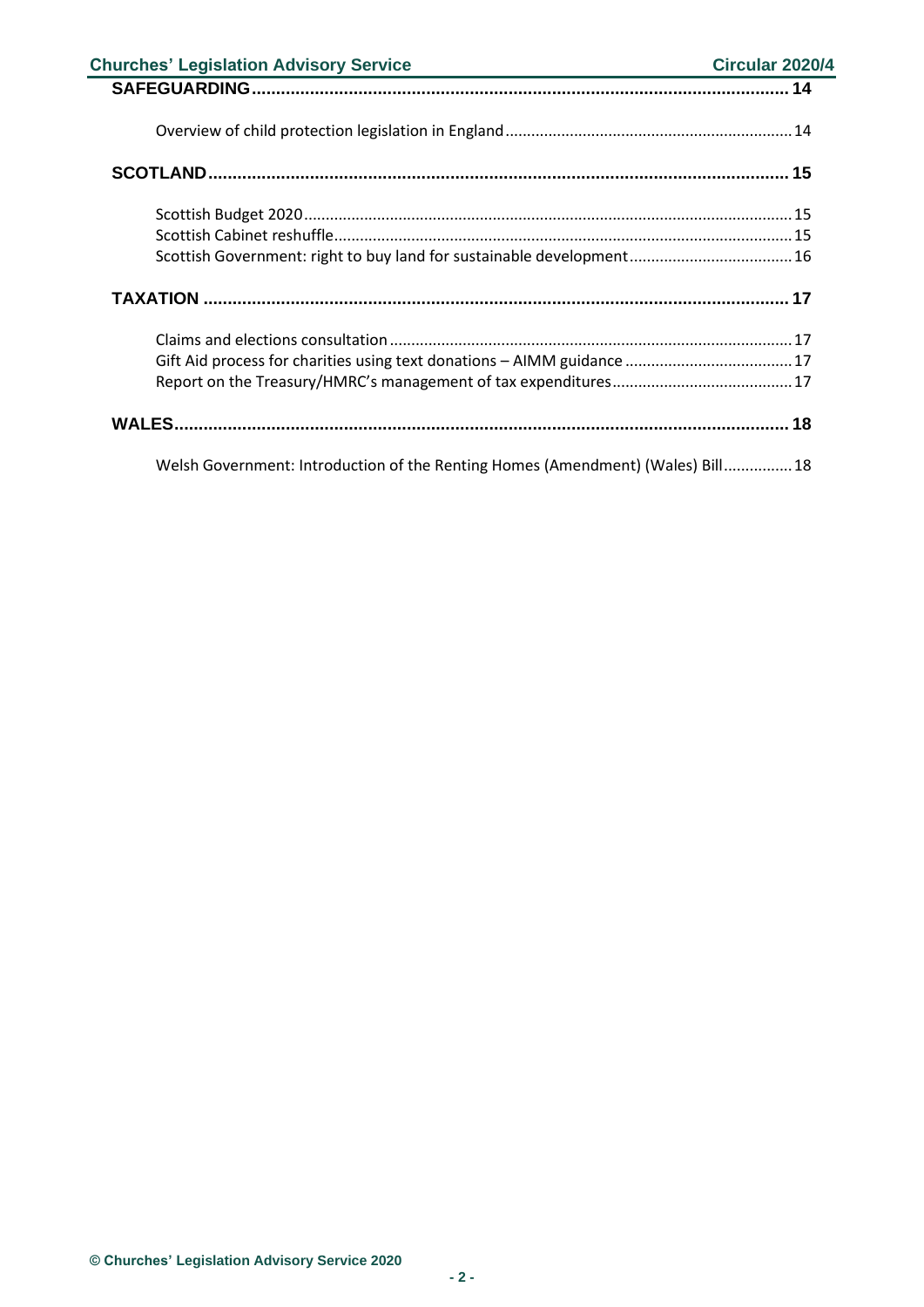## <span id="page-2-0"></span>**NEW CLAS WEBSITE**



**CLAS has moved to a new website! Members must [register on the new website](https://www.churcheslegislation.org.uk/) to access future Circular articles. Registrations will not automatically transfer across from the old website.**

When on the new website's homepage (see image below), members should register via the 'sign up' button in the top right. Members should then select to register as an 'individual' and chose their 'organisation' based upon which organisation provides their CLAS membership.

After completing the registration process and applying for membership , CLAS' Secretariat will activate applications as soon as possible.

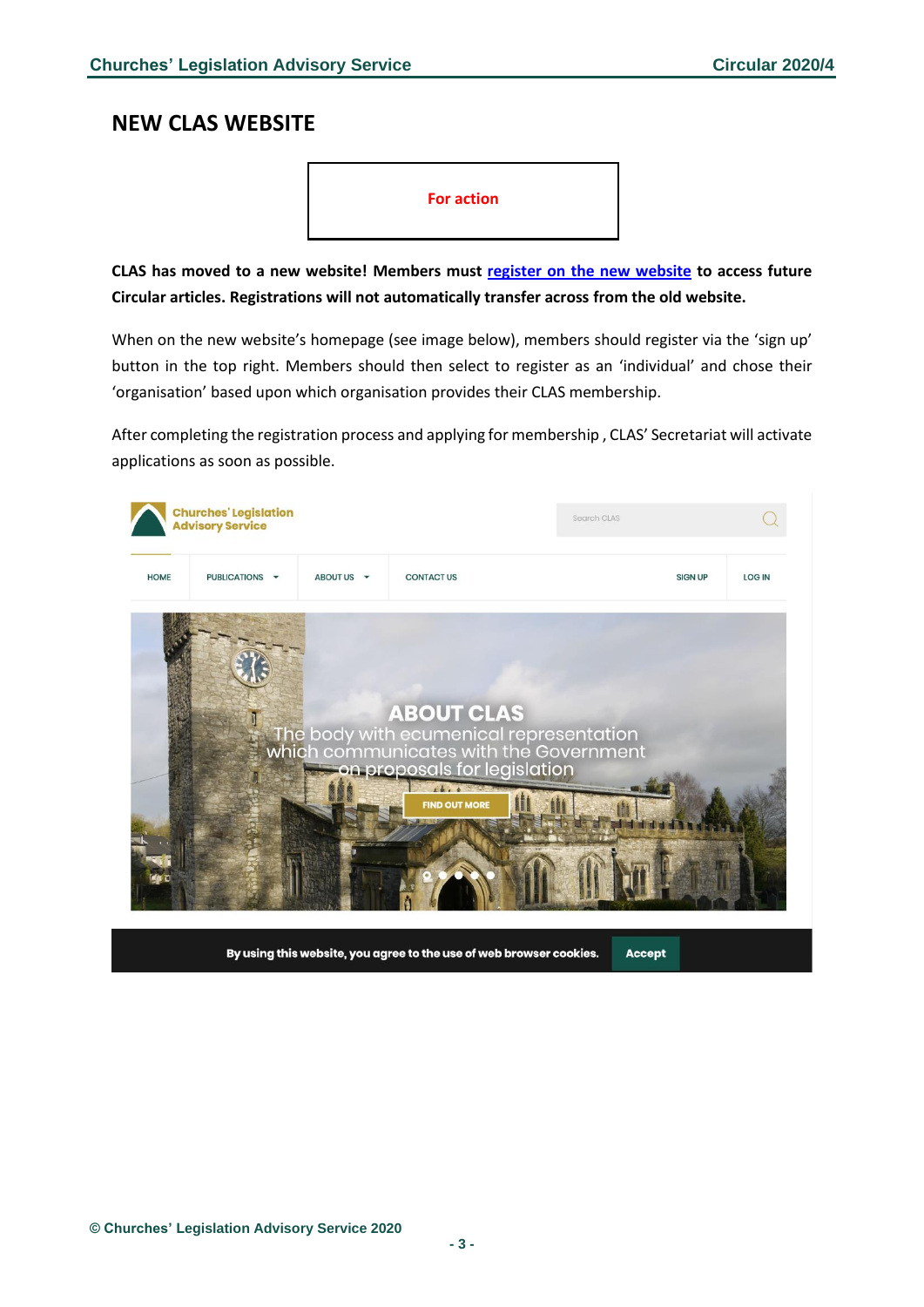# <span id="page-3-0"></span>**CORONAVIRUS (COVID-19) GUIDANCE**

**For information and possibly for action**

While we are very conscious that eucharistic theology and practice varies considerably among our member Churches, we thought that it might be helpful to bring to your attention the various pieces of official guidance of which we are aware that have been issued in relation to the possibility of transmission of the coronavirus at church services and meetings.

- The Church of England has published [Coronavirus \(COVID-19\) guidance for parishes.](https://www.churchofengland.org/more/media-centre/coronavirus-covid-19-guidance-parishes)
- The Archdeacon of London has issued its own [Coronavirus \(Covid-19\) guidance for parishes](https://www.london.anglican.org/articles/coronavirus-guidance-for-parishes/) within the Diocese of London and the Diocese of Chichester has issue[d Coronavirus advice for](https://www.chichester.anglican.org/glitter_news/2020/02/10/coronavirus-advice-parishes/)  [parishes.](https://www.chichester.anglican.org/glitter_news/2020/02/10/coronavirus-advice-parishes/)
- The Catholic Bishops' Conference of England and Wales has posted Guidance to Catholics on [Coronavirus,](https://www.cbcew.org.uk/guidance-to-catholics-on-coronavirus/) with a link to a 13-page downloadable document, [Coronavirus: Guidelines for](https://www.cbcew.org.uk/wp-content/uploads/sites/3/2020/02/cbcew-coronavirus-guidelines-2020-v1.pdf)  the Church - [Version 1 February 2020.](https://www.cbcew.org.uk/wp-content/uploads/sites/3/2020/02/cbcew-coronavirus-guidelines-2020-v1.pdf)

With regard to intinction, the Church of England guidance states: 'Intinction is not recommended (even by celebrants or communion-administrators) as this represents an infection transmission route'. Both the Diocese of London and the Diocese of Chichester remind congregations that the practice of intinction can create problems for those with gluten intolerance, because of the possibility of traces of gluten being transferred into the wine.

[Source: Diocese of London, 7 February; Diocese of Chichester and Catholic Bishops' Conference of England and Wales, 10 February; and Church of England, 14 February]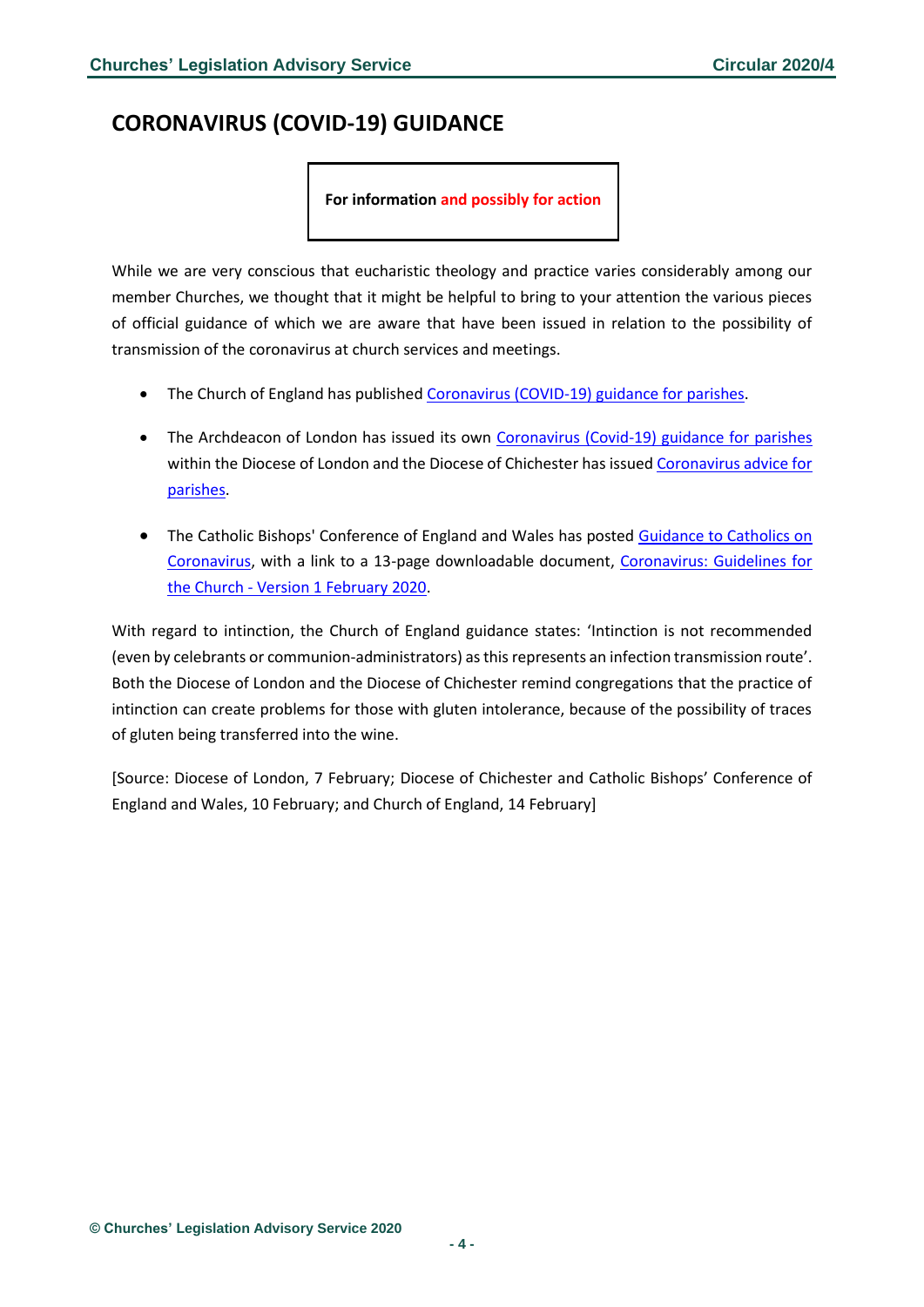# <span id="page-4-0"></span>**UK GOVERNMENT RESHUFFLE**

#### **For information**

Following a Government reshuffle, the Prime Minister has confirmed his ministerial appointments, which include a new Treasury Minister responsible for charity taxation. You can track all the appointments [here.](https://www.politicshome.com/news/uk/political-parties/conservative-party/news/dods-people/109868/updating-live-track-every-move)

Rishi Sunak, formerly Chief Secretary to the Treasury, is now Chancellor of the Exchequer, following Sajid Javid's resignation. Kemi Badenoch has been appointed as Exchequer Secretary to the Treasury, whose responsibilities include charities and Gift Aid. Jesse Norman has been reappointed as Financial Secretary to the Treasury and he has responsibility for VAT and Finance Bills within his portfolio.

Elsewhere, former Cabinet Office Minister, Oliver Dowden, has been appointed Secretary of State at the Department for Digital, Culture, Media and Sport. Dowden has overall responsibility for strategy and policy across the department, whose remit also includes the Office for Civil Society. Baroness (Diana) Barran retains her role as Parliamentary Under-Secretary of State for Civil Society and Loneliness at DCMS, with Nigel Huddlestone joining DCMS as Parliamentary Under-Secretary of State for Sport, Tourism and Heritage.

[Source: Politics Home, February]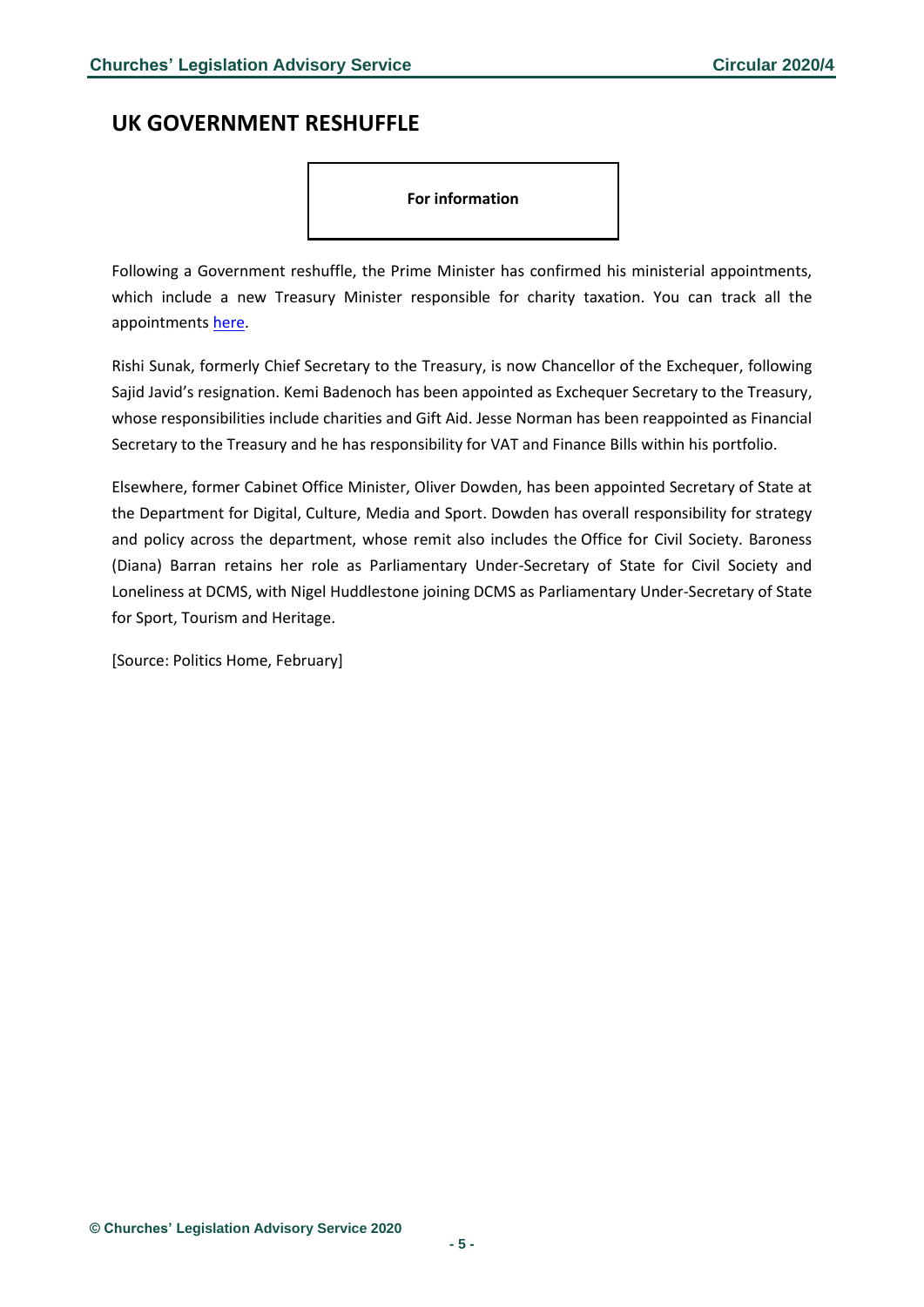# <span id="page-5-0"></span>**CHARITIES AND CHARITY LAW**

<span id="page-5-1"></span>**Charity Commission inquiry into Christian charity**

#### **For information**

The Charity Commission ha[s published](https://www.gov.uk/government/publications/charity-inquiry-redeemed-christian-church-of-god-rccg-new-life-assembly-house-of-prayer-for-all-nations) its inquiry decision into the Redeemed Christian Church of God ('RCCG') New Life Assembly (House of Prayer for All Nations). The Commission concluded that the charity's trustees left the charity without a governing body, which created the circumstances where charitable funds could be misapplied.

The inquiry found that £50,000 had been paid to a pastor of the charity. The payment had been arranged by the administrator, despite the administrator not being registered as a trustee. Inadequate financial controls had also failed to ensure the funds paid to the pastor were spent on the purposes of the charity and the pastor could only show that £35,000 had been spent on the charity's objects.

A repayment agreement has since been drawn up between the pastor and the administrator to cover the amount owed in full. As it was no longer operating, the charity was removed from the register.

[Source: Charity Commission, 14 February]

### <span id="page-5-2"></span>**New SORP Committee announced**



The [Charity Commission,](https://www.gov.uk/government/news/regions-and-small-charities-get-bigger-role-in-advising-on-charity-accounts) [Scottish Charity Regulator,](https://www.oscr.org.uk/news/regions-and-small-charities-get-bigger-role-in-advising-on-charity-accounts/) and [Charity Commission for Northern Ireland](https://www.charitycommissionni.org.uk/news/new-sorp-committee-announced/) have announced that fourteen members have been newly appointed to the committee that oversees the rules for how charities across the UK and Ireland report on their finances – known as the [SORP](http://www.charitysorp.org/)  [Committee.](http://www.charitysorp.org/) The following applicants from the target representative groups, have been appointed.

#### **Smaller charities:**

- Diarmaid Ó Corrbuí (Republic of Ireland) Tony Clarke (Northern Ireland)
	-
- 
- Neal Trup (England and Wales) Michael Brougham (Scotland).

#### **Funders:**

• Max Rutherford (Association of Charitable Foundations, England and Wales)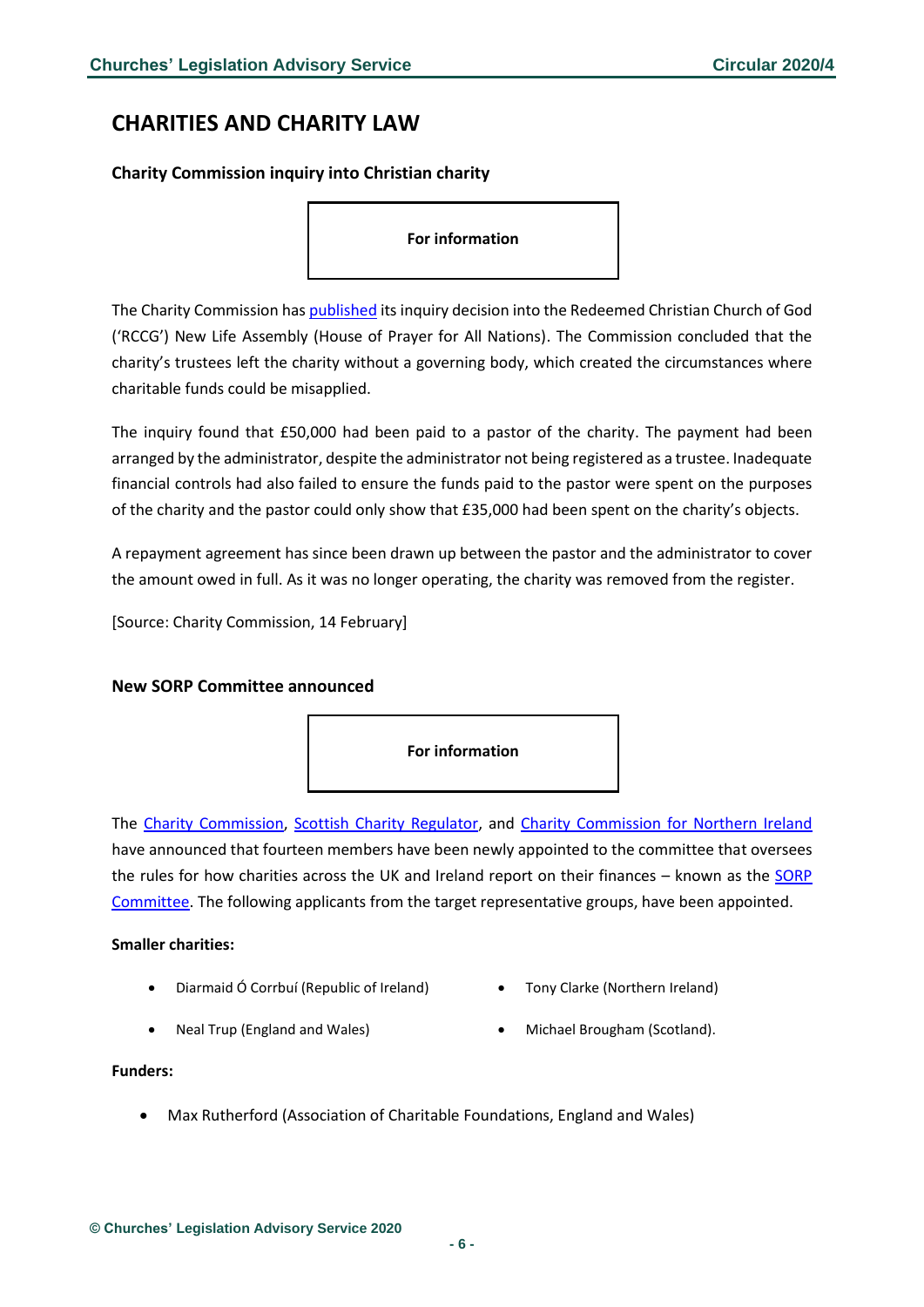#### **Commentator/academics:**

• Noel Hyndman (Queens University, Belfast, Northern Ireland).

#### **Auditors, preparers and organisations:**

- 
- Gareth Hughes (Diocese of Down and Connor, Northern Ireland)
- Caron Bradshaw (Charity Finance Group, England and Wales)
- Joanna Pittman (Sayer Vincent, England and Wales)
- Daniel Chan (PWC, England and Wales) Carol Rudge (Grant Thornton, England and Wales)
	- Tom Connaughton (Charities Institute Ireland, Republic of Ireland)
	- Jenny Simpson (Wylie & Bisset LLP, Scotland)
	- Tim Hencher (Scottish Council for Voluntary Organisations).

[Source: Charity Commission, OSCR, and CCNI, 13 February]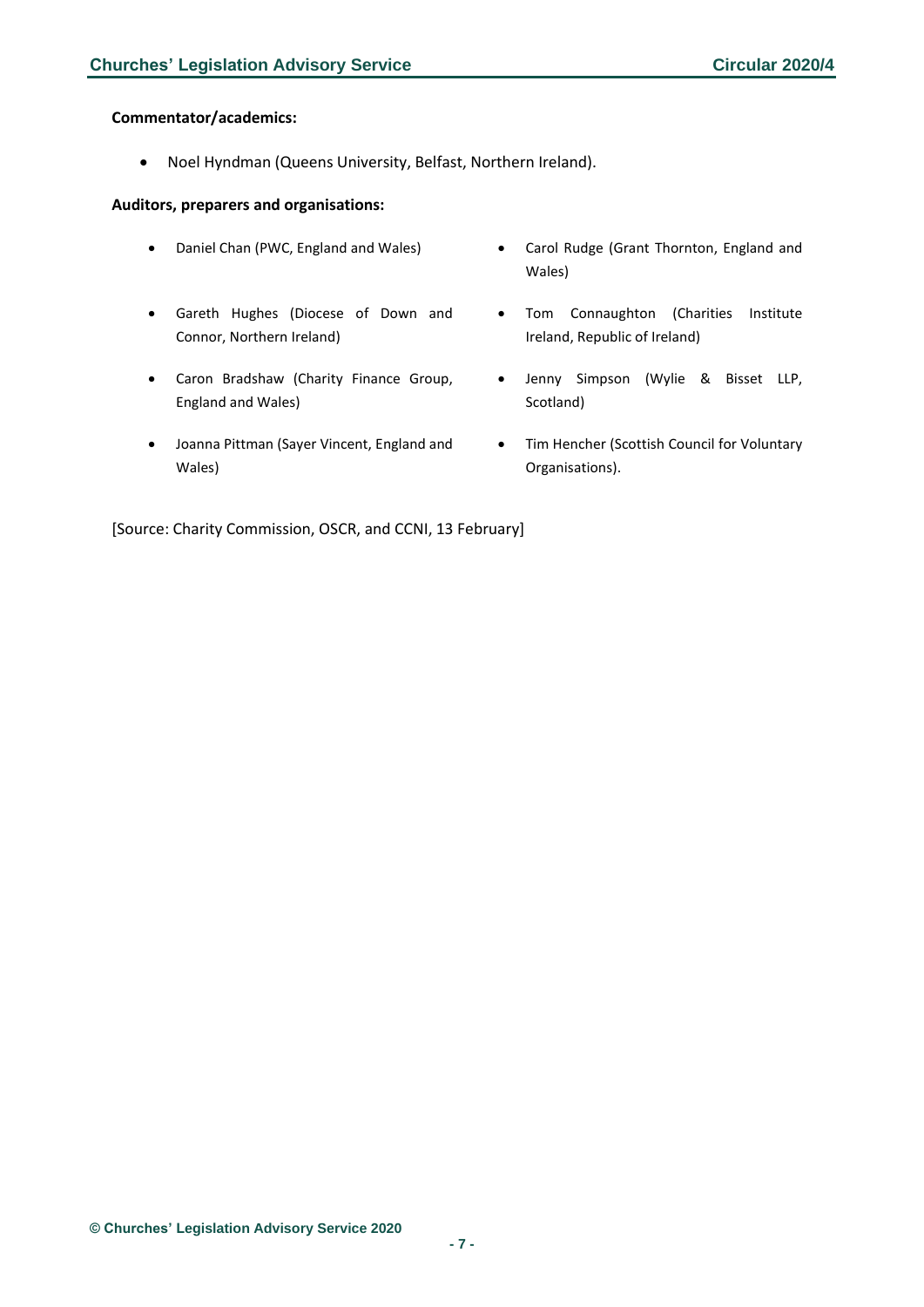# <span id="page-7-0"></span>**DATA PROTECTION**

### <span id="page-7-1"></span>**Data protection and Brexit**

**For information** 

On 29 January, the Information Commissioner's Office published a [statement](https://ico.org.uk/about-the-ico/news-and-events/news-and-blogs/2020/01/statement-on-data-protection-and-brexit-implementation-what-you-need-to-do/) on data protection during the Brexit transition period. Unsurprisingly:

'During this period, which runs until the end of December 2020, it will be business as usual for data protection.

The GDPR will continue to apply. Businesses and organisations that process personal data should continue to follow our [existing guidance](https://ico.org.uk/for-organisations/data-protection-and-brexit/) for advice on their data protection obligations.'

[Source: ICO, 29 January]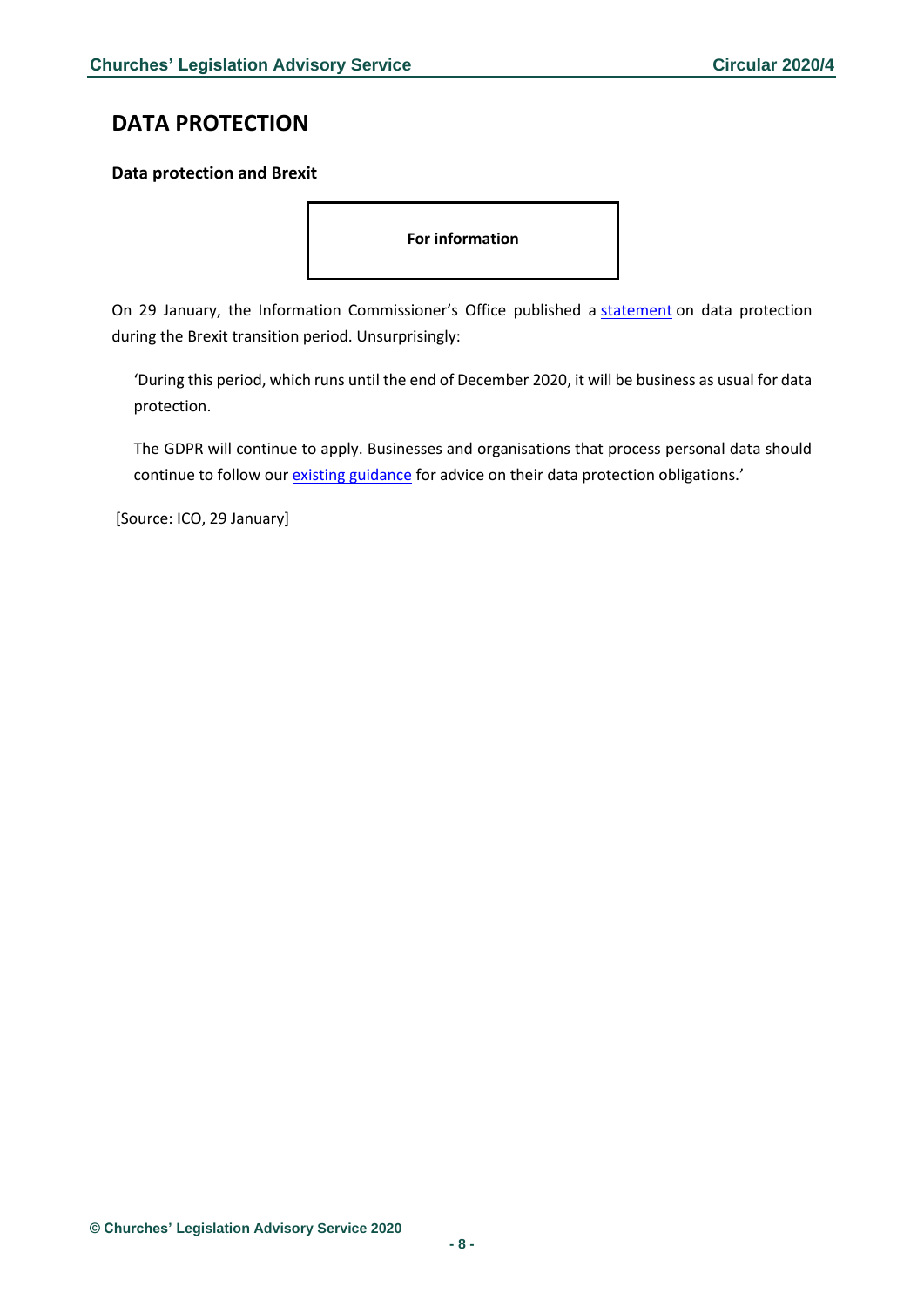# <span id="page-8-0"></span>**EMPLOYMENT**

### <span id="page-8-1"></span>**National Minimum Wage updates**

**For information** 

The Government has **announced** that, following a review of its scheme, it will continue to name businesses that fail to pay their workers the National Minimum Wage or National Living Wage. The Government has, however, announced a few changes to the scheme, including:

- more frequent naming rounds
- increasing the naming threshold to employers who owe more than £500 to their workforce
- businesses that underpay by less than £100 will have the chance to correct their mistakes without being named, but will still have to re-pay their workers and could face fines of up to 200% of the arrears.

The Government has also decided that employers offering salary sacrifice and deductions schemes will no longer be subject to financial penalties if the scheme brings payment below the National Minimum Wage rate.

Separately, BEIS has [responded](https://assets.publishing.service.gov.uk/government/uploads/system/uploads/attachment_data/file/864185/salaried-hours-work-salary-sacrifice-consultation-government-response.pdf) to its consultation on the National Minimum Wage rules regarding salaried workers and the operation of salary-sacrifice schemes. The consultation particularly focused on where employers felt National Minimum Wage rules unfairly penalised them, without generating any benefit or protection for workers.

[Source: BEIS and HMRC, 11 February]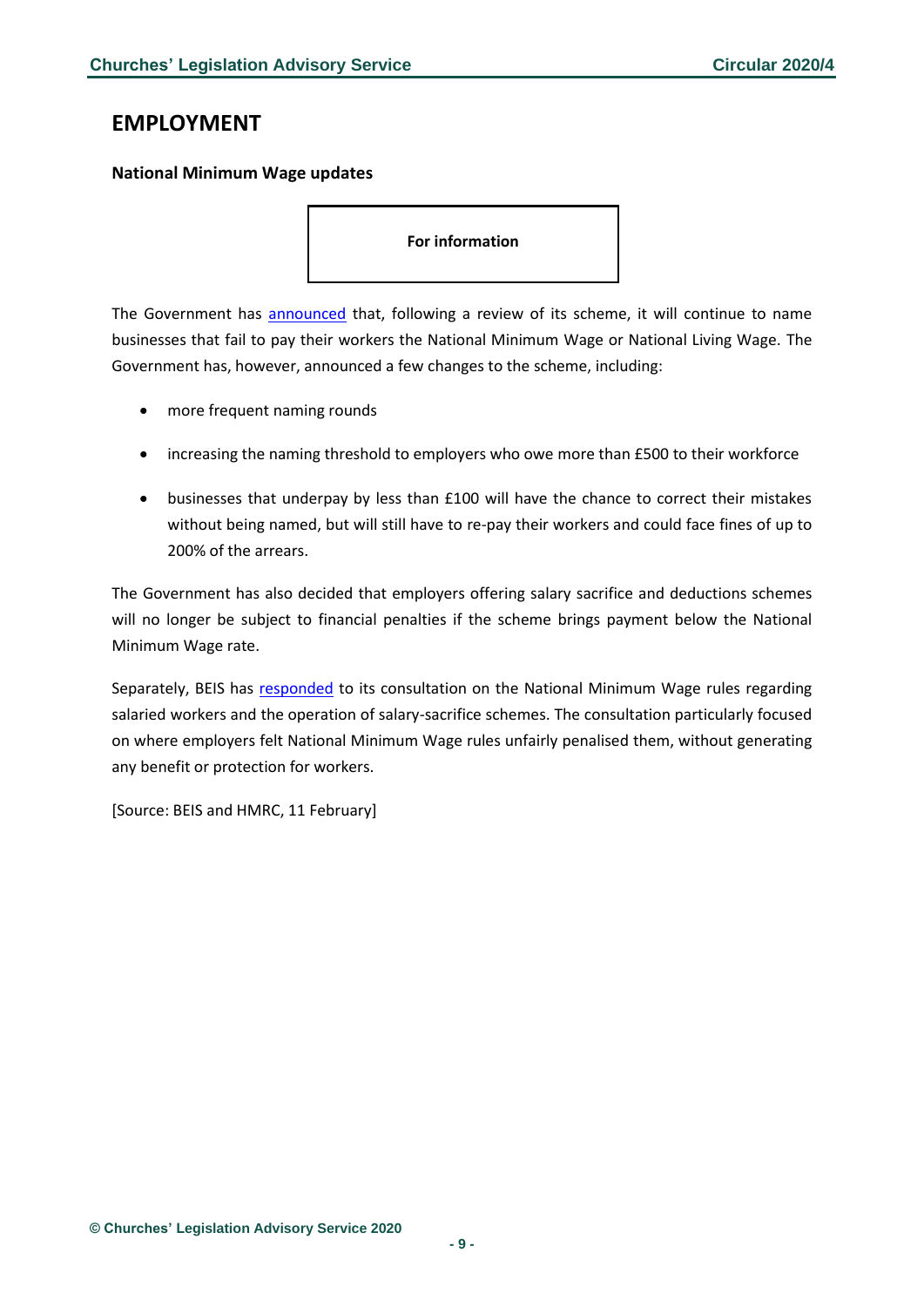# <span id="page-9-0"></span>**FAITH & SOCIETY**

### <span id="page-9-1"></span>**Civil Partnership, Marriages and Deaths (Registration etc) Act 2019**

**For information** 

On 3 February, The Rt Hon. the Lord Trefgarne [asked](https://www.parliament.uk/business/publications/written-questions-answers-statements/written-question/Lords/2020-02-03/HL1293/) what plans HM Government had to 'propose amendments to the provision of the Civil Partnership, Marriages and Deaths (Registration etc) Act 2019 as they relate to the issue of marriage certificates by churches immediately following the ceremony in question.'

The Baroness Williams of Trafford responded that: 'The General Register Office (GRO) is currently working on the secondary legislation, IT systems and administrative processes that are required to implement the marriage schedule system, which includes the issue of certificates following a ceremony.

'GRO continues to engage interested stakeholders on these matters, including the Church of England and Church in Wales.'

[Source: Parliament website, 17 February]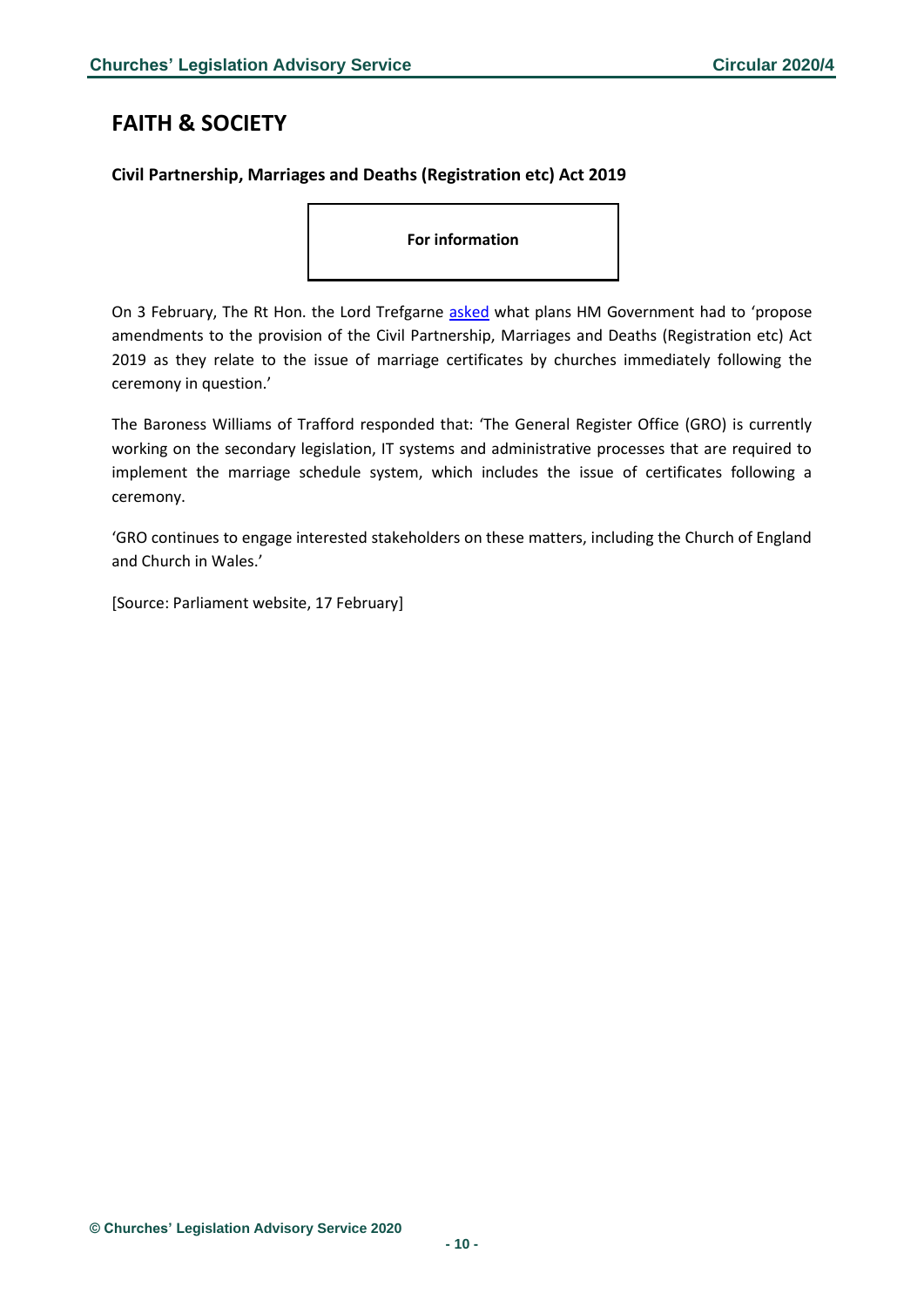# <span id="page-10-0"></span>**IMMIGRATION & NATIONALITY**

#### <span id="page-10-1"></span>**UK points-based immigration system**

**For information** 

The Home Office has [published](https://www.gov.uk/government/publications/the-uks-points-based-immigration-system-policy-statement?utm_source=adda7e36-20e4-4894-ac9d-dc892abcae49&utm_medium=email&utm_campaign=govuk-notifications&utm_content=daily) a policy paper outlining the UK's new points-based immigration system. Under the new system, which takes effect from 1 January 2021, applicants will need 70 points to be eligible to apply for a visa. There is currently no visa route for unskilled migrants. The points system for skilled workers is as follows:

| <b>Characteristics</b>                                             | <b>Tradeable</b> | <b>Points</b> |
|--------------------------------------------------------------------|------------------|---------------|
| Offer of job by approved sponsor                                   | No               | 20            |
| Job at appropriate skill level                                     | No               | 20            |
| Speaks English at required level                                   | No               | 10            |
| Salary of £20,480 (minimum) - £23,039                              | Yes              | $\mathbf 0$   |
| Salary of £23,040 - £25,599                                        | Yes              | 10            |
| Salary of £25,600 or above                                         | Yes              | 20            |
| Job in a shortage occupation (as designated by the MAC)            | Yes              | 20            |
| Education qualification: PhD in subject relevant to the job        | Yes              | 10            |
| Education qualification: PhD in a STEM subject relevant to the job | Yes              | 20            |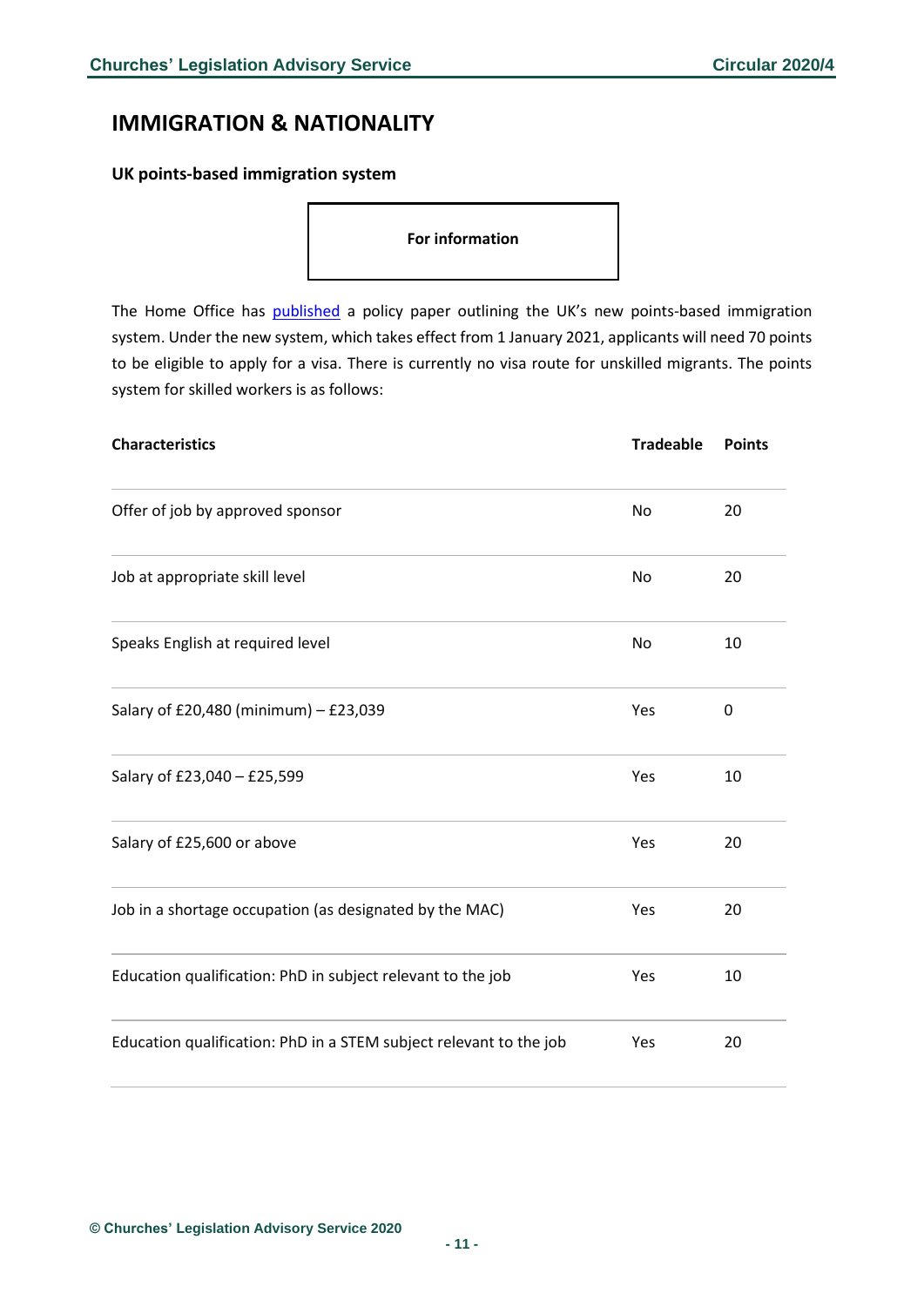### **Ministers of religion (and other specialist occupations, e.g. that support the arts) will apply through the existing routes that already apply to non-EU citizens, to EU citizens (the current 'Tier 5').**

Whether or not the current Tier 2 (Minister of Religion) route is to continue in operation is not at all clear from the statement. We are trying to seek clarification.

[Source: Home Office, 19 February]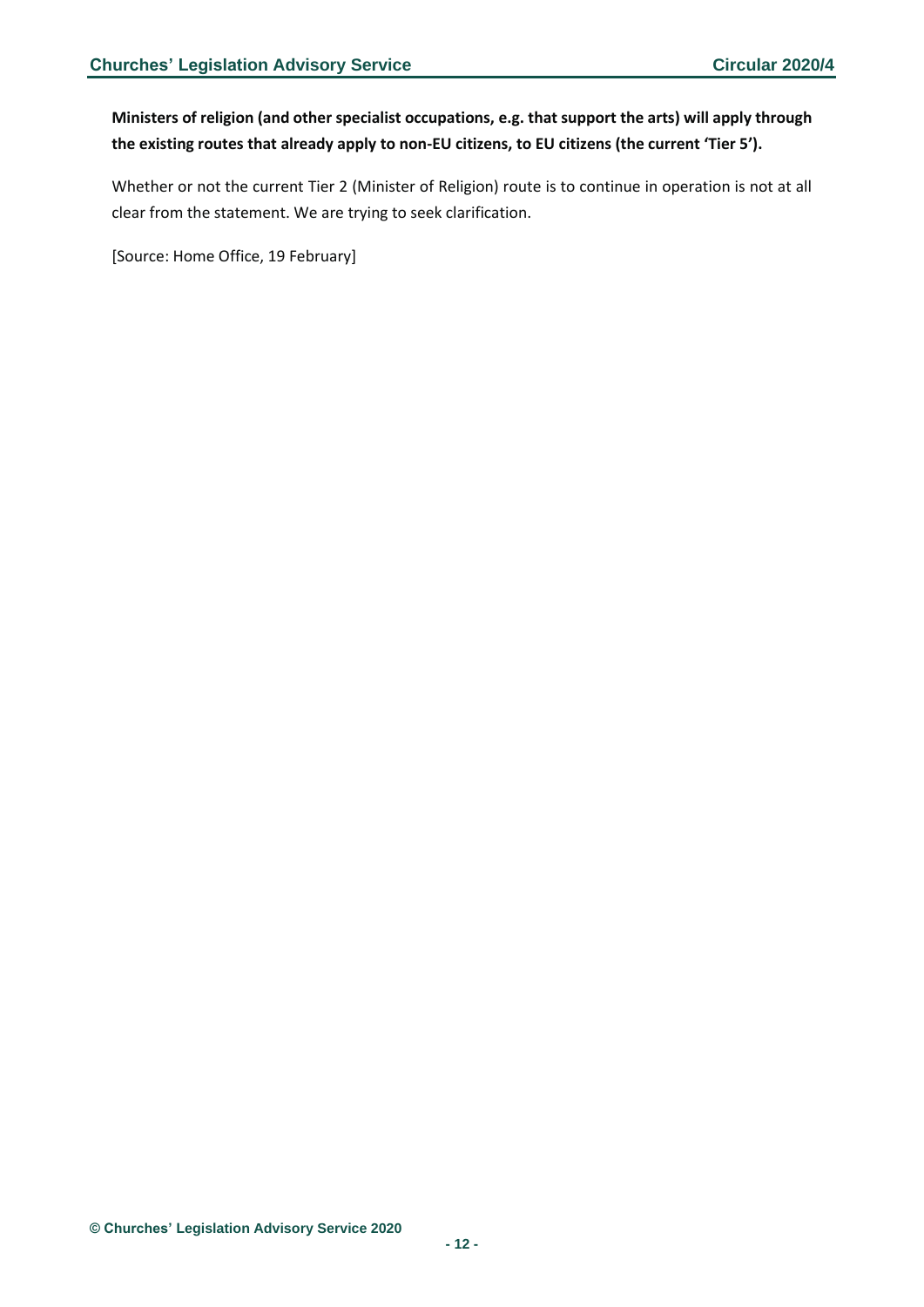# <span id="page-12-0"></span>**ODDS & ENDS**

### <span id="page-12-1"></span>**Package of support for storm-hit areas**

**For information** 

The Government has **announced** a package of support for storm-hit areas, including grants, council tax relief and business rate relief for people and businesses in areas affected by flooding. The package allows:

- flood-hit homes and businesses to apply for up to £5,000 to help make them more 'resilient' to future flooding
- flood-hit households to apply for up to £500 and 100% council tax relief
- flooded businesses to apply for up to £2,500 and 100% business rates relief.

[Source: MHCLG, 18 February]

### <span id="page-12-2"></span>**Regulating Independent Educational Institutions consultation**

**For information** 

DfE ha[s published](https://consult.education.gov.uk/school-frameworks/regulating-independent-education-institutions/consultation/) a consultation – **closing 8 May** – on a number of proposals for legislation in relation to the regulation of independent schools. In summary, the proposals:

- expand on the categories of full-time institutions that will be regulated in the same way that independent schools are currently regulated, and defining what is 'full-time'
- change the basis for how some appeals against enforcement action, under the Education and Skills Act 2008, are be determined by the court
- revise the system for making changes to the registered details of independent educational institutions.

[Source: DfE, 14 February]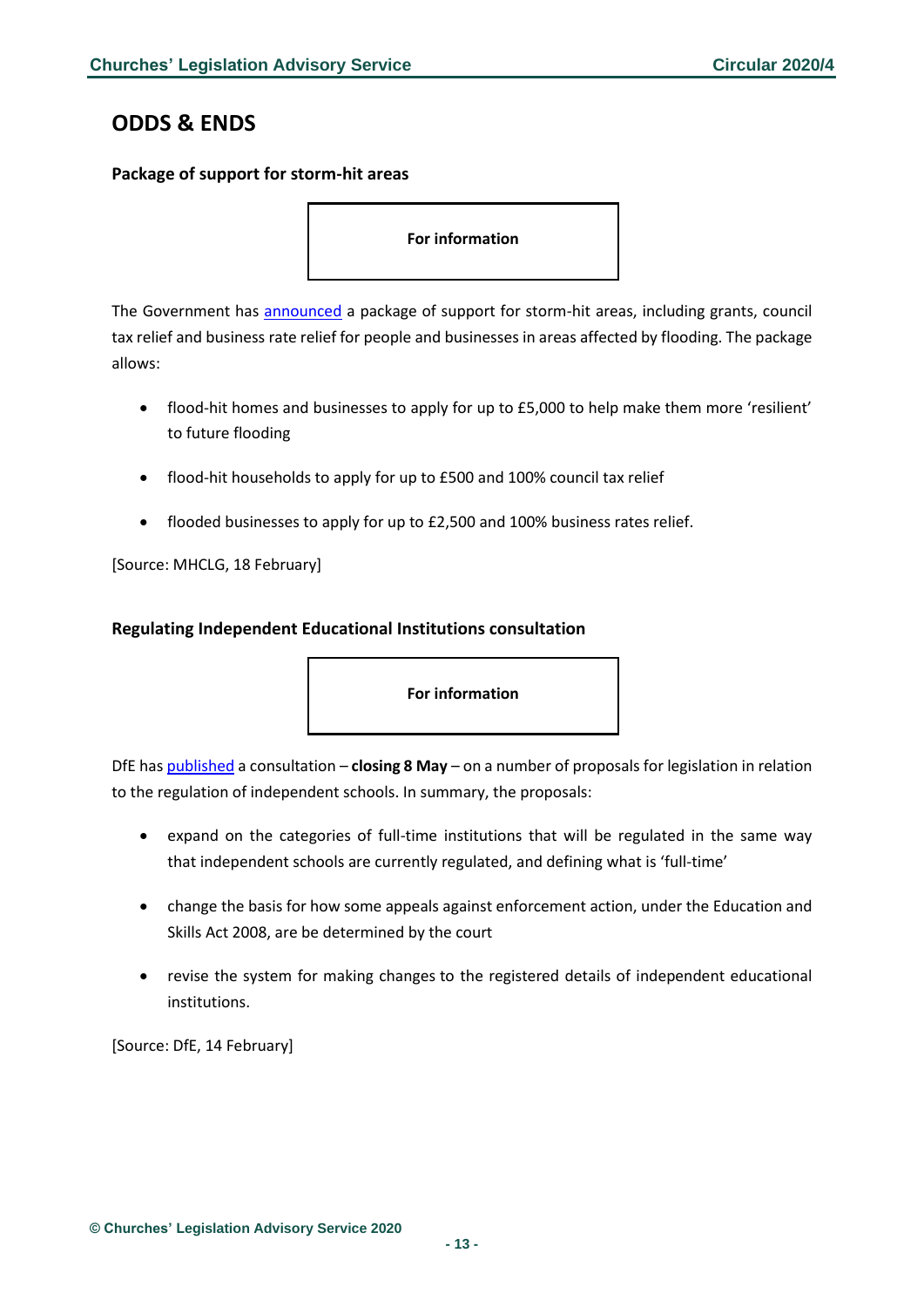# <span id="page-13-0"></span>**SAFEGUARDING**

### <span id="page-13-1"></span>**Overview of child protection legislation in England**

**For information** 

The House of Commons Library has [published](https://researchbriefings.parliament.uk/ResearchBriefing/Summary/SN06787) a helpful briefing that gives an overview of child protection legislation in England. The briefing discusses the Children Act 1989 and the Children Act 2004.

[Source: House of Commons Library, 19 February]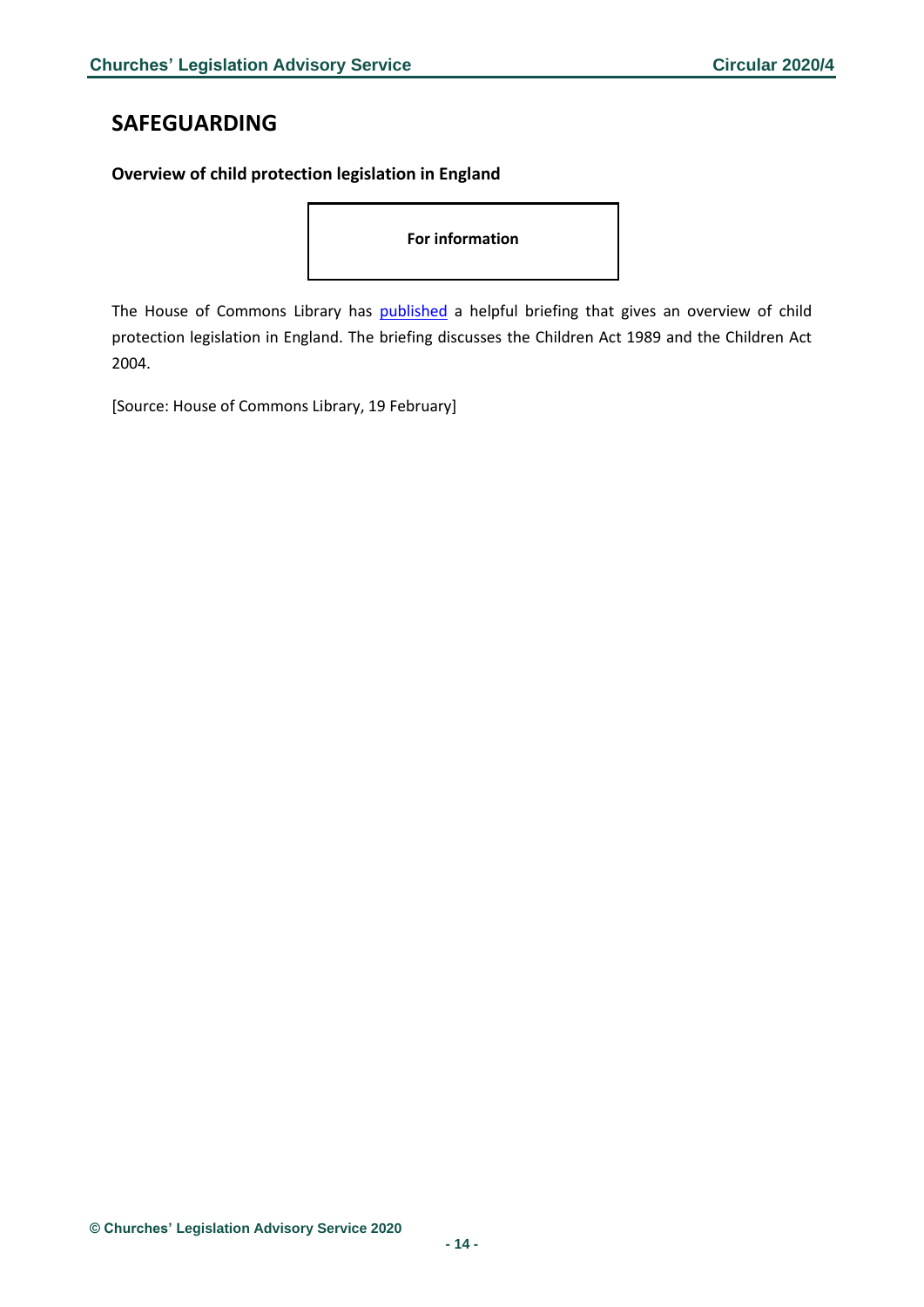# <span id="page-14-0"></span>**SCOTLAND**

### <span id="page-14-1"></span>**Scottish Budget 2020**

**For information** 

As part of the Scottish Government's [Budget 2020-2021,](https://www.gov.scot/publications/scottish-budget-2020-21/pages/1/) the Office of the Scottish Charity Regulator was set a budget of £3.3m for 2019-20 and 2020-21 (an increase of £0.3m on 2018-19's budget) and the Third Sector budget increases to £24.9m in 2019-20 (compared to 2018-19's budget of £24.5m), but then decreases to £24.6m in 2020-21.

The Budget also introduces the following policies:

- properties with an Rateable Value of between £51,000 and £95,000 will now be charged an additional 1.3p on rates on top of the standard poundage
- an amendment to the reset period for Empty Property Relief from 6 weeks to 6 months
- the introduction of a 70-day requirement of actual letting for a self-catering property in order to be considered non-domestic and liable for non-domestic rates, rather than council tax
- introducing a district heating relief guaranteed until 2032.

[Source: Scottish Government, 6 February]

### <span id="page-14-2"></span>**Scottish Cabinet reshuffle**



First Minister Nicola Sturgeon has [made](https://www.gov.scot/news/cabinet-appointments/) the following new appointments to the Scottish Government and cabinet.

- Cabinet Secretary for Finance Kate Forbes (who also retains her current responsibility for the Digital Economy)
- Public Finance and Migration Ben Macpherson
- Cabinet Secretary for the Economy, Fair Work and Culture Fiona Hyslop
- Minister for Europe and International Development Jenny Gilruth.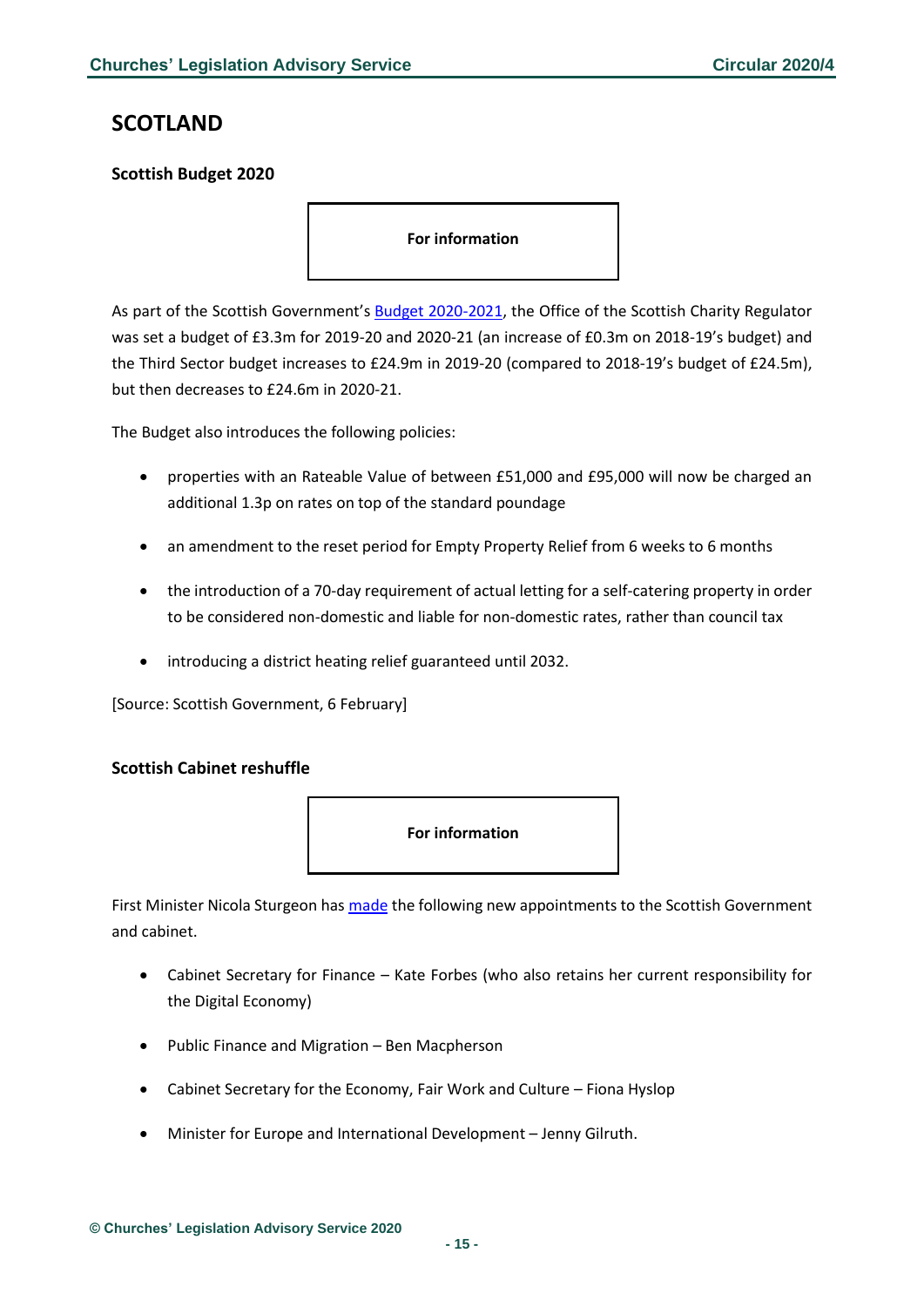The following MSPs have acquired new responsibilities:

- Cabinet Secretary for the Constitution, Europe and External Affairs Michael Russell
- Cabinet Secretary for Rural Economy and Tourism Fergus Ewing.

[Source: Scottish Government, 17 February]

### <span id="page-15-0"></span>**Scottish Government: right to buy land for sustainable development**

#### **For information**

The Scottish Government has [published](https://www.gov.scot/publications/consultation-right-buy-land-further-sustainable-development-consultation-analysis/) its analysis of its consultation on proposals for legislation to bring into force part 5 of the Land Reform (Scotland) Act 2016. The analysis states that:

'Overall there were 20 responses to this consultation, but not all respondents answered every question. Nineteen of the respondents agreed to their responses being published, though names of individuals were withheld where requested. For all questions except one, at least 50% of those who responded to the consultation agreed with the consultation proposals.'

[Source: Scottish Government, 7 February]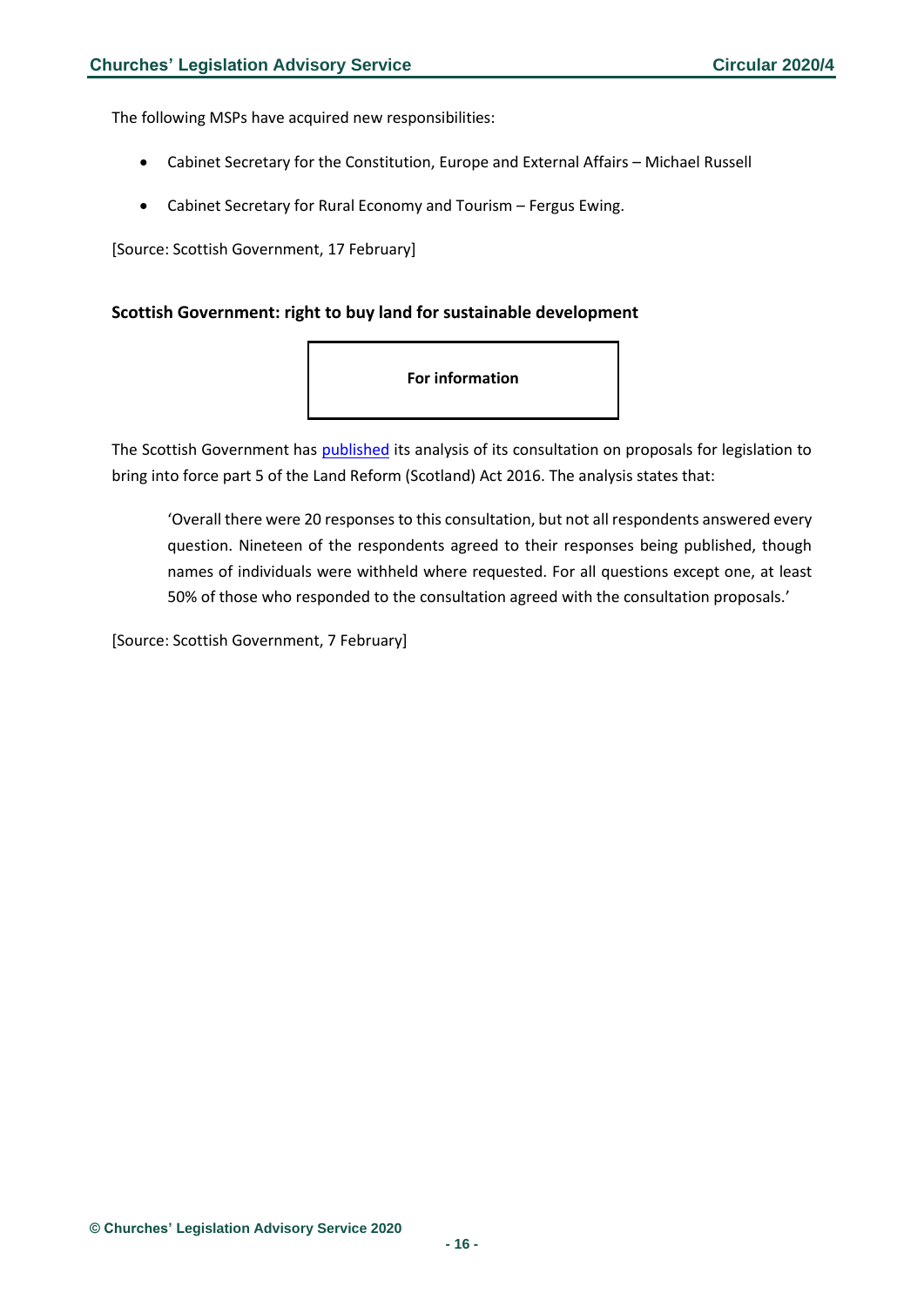# <span id="page-16-0"></span>**TAXATION**

<span id="page-16-1"></span>**Claims and elections consultation**

**For information and possibly for action**

The Office of Tax Simplification has published a [scoping document](https://assets.publishing.service.gov.uk/government/uploads/system/uploads/attachment_data/file/862949/Claims_and_elections_scoping_document.pdf) an[d consultation](https://assets.publishing.service.gov.uk/government/uploads/system/uploads/attachment_data/file/864879/OTS_claims_and_elections_review_call_for_evidence.pdf) – **closing 8 May –** on claims and elections. The work focuses on how the administration of claims and elections may be simplified and, where relevant, will also consider related policy issues, including around the awareness and uptake of charity reliefs, as well as the possibility of removing or replacing minor reliefs.

[Source: HMRC, February]

#### <span id="page-16-2"></span>**Gift Aid process for charities using text donations – AIMM guidance**

**For information** 

[Via the Charity Tax Group,](https://www.charitytaxgroup.org.uk/news-post/2020/gift-aid-process-charities-using-text-donations-aimm/) the Association for Interactive Media and Micropayments has shared an HMRC-approved Gift Aid process for text/SMS donations which satisfies compliance requirements – specifically the practical issues in relation to the associated audit trail that hampered Gift Aid claims.

[Source: Charity Tax Group, 17 February]

### <span id="page-16-3"></span>**Report on the Treasury/HMRC's management of tax expenditures**

**For information** 

The National Audit Office has published a [report](https://www.nao.org.uk/wp-content/uploads/2020/02/The-management-of-tax-expenditure.pdf) on HM Treasury and HMRC's management of tax expenditure, which includes some data on Gift Aid and VAT reliefs (mainly VAT zero rating on the construction of new dwellings – residential and charitable buildings).

[Source: National Audit Office, 14 February]